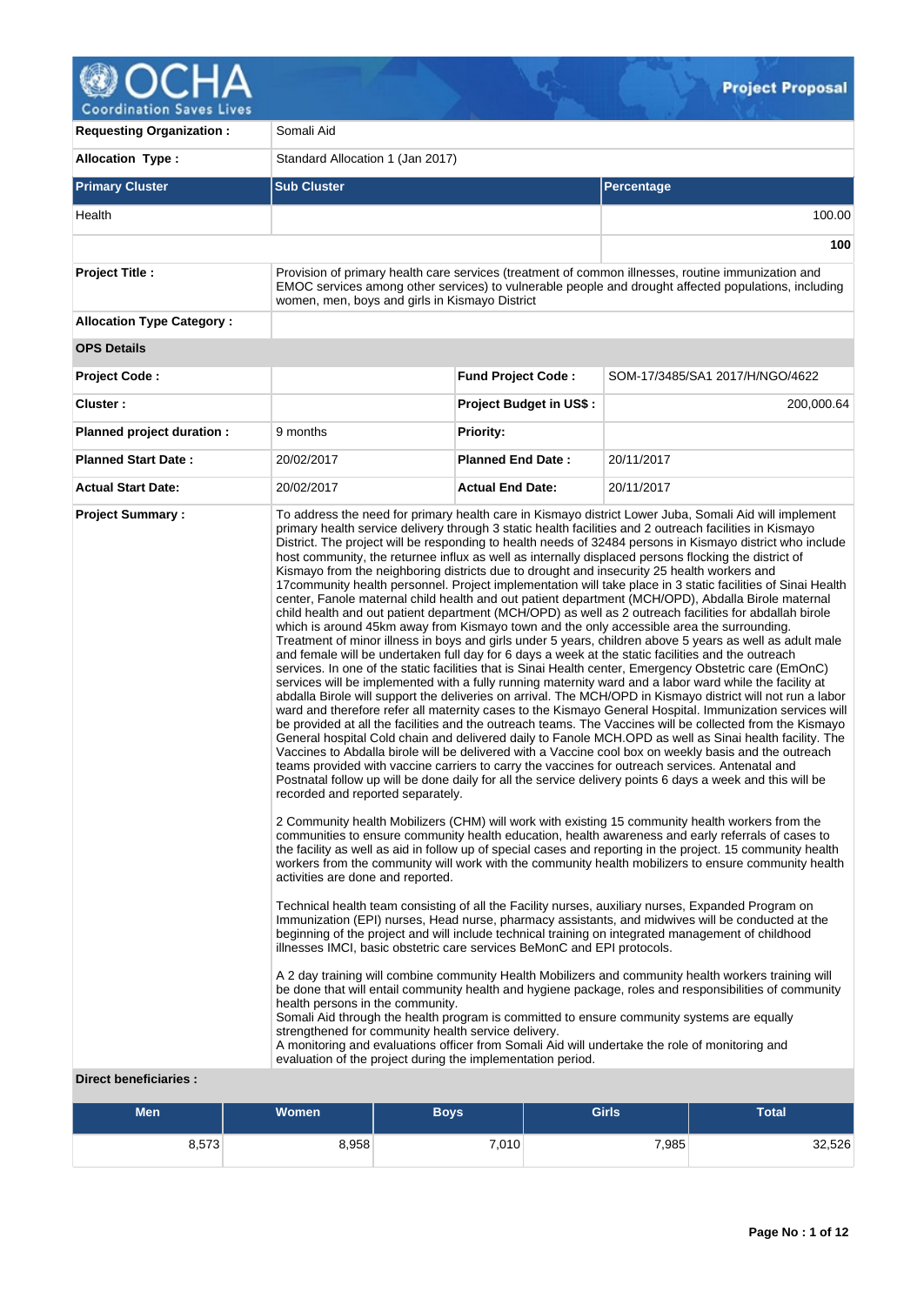## **Other Beneficiaries :**

| <b>Beneficiary name</b>                   | <b>Men</b> | <b>Women</b> | <b>Boys</b> | <b>Girls</b> | <b>Total</b> |
|-------------------------------------------|------------|--------------|-------------|--------------|--------------|
| Urban Poor                                | 8,551      | 8,938        |             |              | 17,489       |
| Children under 18                         | 0          |              | 1,320       | 1.408        | 2,728        |
| Children under 5                          | 0          |              | 5,690       | 6,577        | 12,267       |
| Staff (own or partner staff, authorities) | 22         | 20           |             |              | 42           |

# **Indirect Beneficiaries :**

182,861 persons from the community will benefit indirectly from the project through health screening, health education and awareness programs.

## **Catchment Population:**

203317 persons are within the catchment population and include returnees, IDPs, Host communities.

## **Link with allocation strategy :**

Urgent live saving health service targeting Kismayo district both in the town and in abdallah birole is essential due to vulnerabilities resulting from new IDP arrivals fleeing drought prone districts outside Kismayo, which will exacerbate the already disconcerting health situation. Somali Aid will primarily targets women and children who are most vulnerable due to increasing frequency of communicable disease outbreaks, rising rates of severe acute malnutrition, low immunization rates, and other serious health risks for vulnerable groups, particularly women and children, are symptomatic of the poor coverage and quality of essential health care (including maternal, neonatal and child care), and shortages of life saving medicines and trauma supplies

The project through the provision of primary health services provided at the health facilities (3 static and 2 outreach services) ie Fanole, Sinai and Abdallah birole in Kismayo District will be responding to health cluster priority of Provision of life-saving emergency primary health services including maternal and child health through both static and mobile health clinics in drought affected areas. Equally through the facilities and the community health worker networks will be able to collect information on and respond to emergencies within the project area especially to save lives during the emergency and to prevent re-occurrence of the same e.g Measles and Acute watery diarrhea.

## **Sub-Grants to Implementing Partners :**

| <b>Partner Name</b>                                   |                             | <b>Partner Type</b>                             |  |  | <b>Budget in US\$</b>       |  |  |  |
|-------------------------------------------------------|-----------------------------|-------------------------------------------------|--|--|-----------------------------|--|--|--|
|                                                       |                             |                                                 |  |  |                             |  |  |  |
| Other funding secured for the same project (to date): |                             |                                                 |  |  |                             |  |  |  |
|                                                       | <b>Other Funding Source</b> |                                                 |  |  | <b>Other Funding Amount</b> |  |  |  |
|                                                       |                             |                                                 |  |  |                             |  |  |  |
| Organization focal point:                             |                             |                                                 |  |  |                             |  |  |  |
| <b>Name</b>                                           | <b>Title</b>                | <b>Email</b>                                    |  |  | Phone                       |  |  |  |
| Faiza Hussein                                         | <b>HEALTH COODINATOR</b>    | faiza.hussein@somali-aid.org<br>0721/0731682051 |  |  |                             |  |  |  |

**1. Humanitarian context analysis**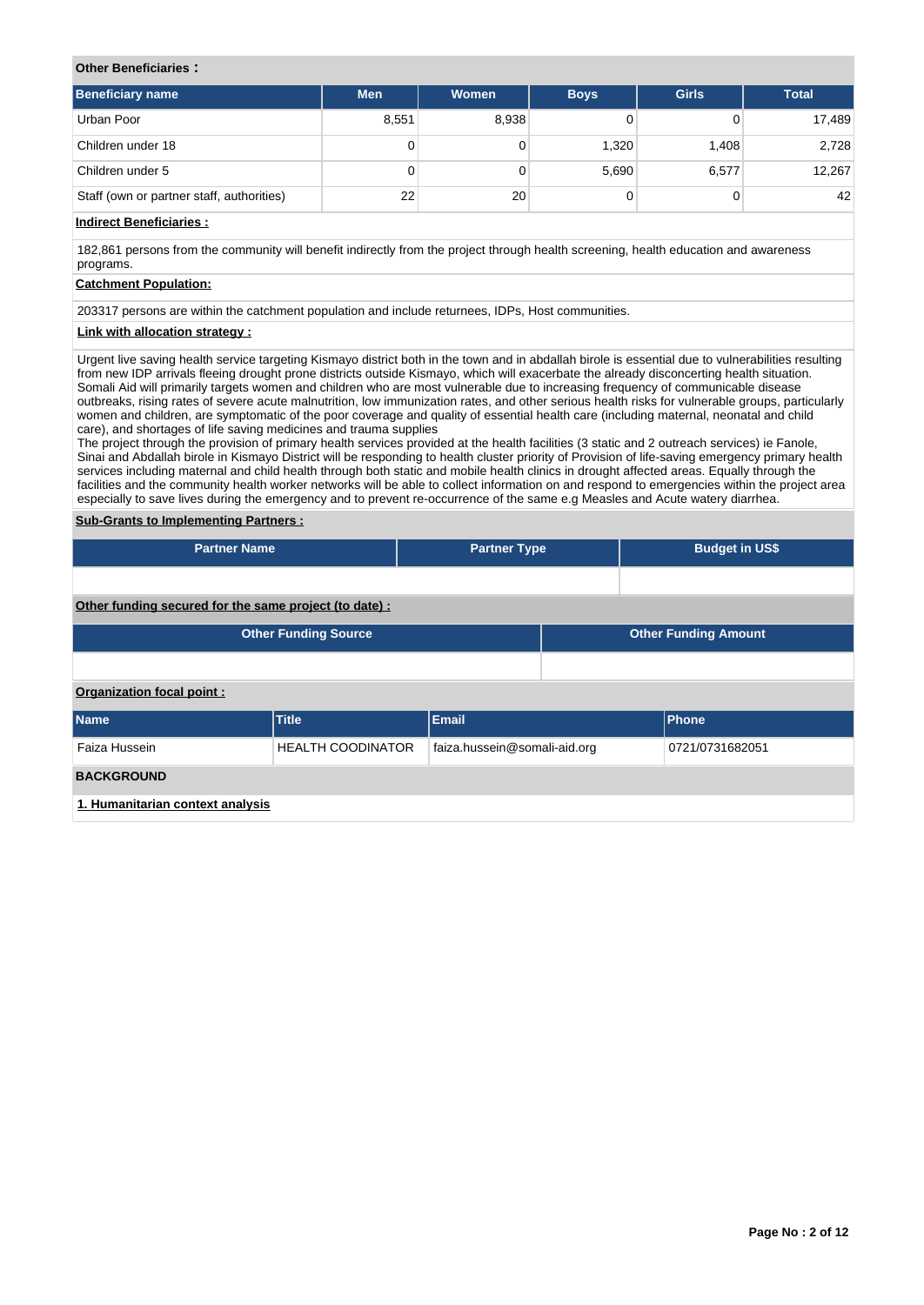The health sector in Somalia is still in a critical condition with one of the worst health indicators in the world. With a population of 12.3 million, 1.1 million people are internally displaced. The under-five mortality rate is 137 per 1,000 live births while approximately 732 women per 100,000 live births die from pregnancy or childbirth-related complications. 3.3 million people are in need of health services. The humanitarian needs in Somalia have long been driven by an extremely complex mix of factors including (1) the ongoing violence and instability; (2) deterioration of living conditions largely as a result of years of conflict, floods and droughts, limited access to nearby safe havens for the displaced and limited access for health care providers, and (3) the continued lack of funding for the health sector. The rapid movement of IDPs has overwhelmed health facilities, while the national supply chain has ruptured and is unable to rapidly redirect support. Delivery of life-saving medicines and medical equipment has been irregular due to insecurity, road inaccessibility, electricity and fuel shortages and rupture of the cold chain. The situation remains fragile and the dire humanitarian needs in Somalia remain high. As per UNOCHA 2016, in Somalia, the under-five mortality rate (U5MR) of 137 per 1,000 live births is presently the third worst in the world after Angola and Chad and one in seven Somali children dies before their fifth birthday. The maternal mortality ratio (MMR) in Somalia is also, at 732 per 100,000 live births, among the world's highest, exceeded only by Central African Republic, Chad, Nigeria, Sierra Leone and South Sudan. Moreover, there is a higher lifetime risk of maternal death, at 1 in 22, in Somalia than in any other country in Africa apart from Chad and Sierra Leone.

Due to worsening drought conditions, AWD/ Cholera cases have spread to Lower Juba, Shabelle and Bayi regions. An increase from 629 cases and 14 deaths during the week ending 8th January to 677 cases and 12 deaths during the week-ending 15th January 2017 was reported from different regions of Somalia. The most affected regions are Lower Juba, Hiran and Banadir regions. The October to December 2016 Deyr season performed poorly across Somalia, with large areas of the country receiving less than 40 percent of usual rainfall (Figure 1). This failed season follows below-average April to June rainfall which resulted in poor pasture conditions and Gu-season harvests in the south that were 20 percent below the recent five-year average and 50 percent below the 1995-2015 average.

In lower Juba, the drought analysis done by the state of Juba land with other actors showed a combination of factors; depletion of pasture and water sources, death of livestock from thirst and animal diseases, poor harvest in areas inhabited by agro-pastoralists and pastoralists leading to the displacement of people from their homes into peri-urban areas and refugee camps. Disease outbreaks in the region and especially in Kismayo district have been increasing in the recent seasons with reemergence of whooping cough, Measles outbreak, Acute watery diarrhea and a deteriorating nutrition situation. According to the FSNAU 2016 post Gu report. Immunization coverage is still low in Kismayo with measles vaccination at only 52% and just a few facilities offering the services. Many of the Partner run health facilities have run out of funds coupled up with the high number of people from surrounding districts thus posing a huge service Gap in the health sector within the district

#### **2. Needs assessment**

South Central regions have been the worst hit by the low health services coverage and are experiencing major increase of AWD/cholera cases in 2016. By January 2017 more than 13,643 cases and 497 deaths (CFR3.6%) have been reported. Of these 6,471 (47.4%) are women while 7,918 (58.0%) are children below 5 years; a significant increase from the 5,257 cases reported in all of 2015. Measles is one of the commonest illness affecting children below five years in the country with an ongoing measles outbreak now in Abdallah Birole and Kismayo town with at least one child died due to complications of measles in Abdalla Birole. Abdalla Birole; among recently liberated villages is experiencing Acute watery diarrhea (AWD) and measles outbreaks affecting mostly children under 5 years old. In a random assessment done by the Juba land state, 17 out of 100 children assessed were categorized as severely malnourished. The area is populated by pastoral communities who have suffered from prolonged drought caused by insufficient Deyr rains during the months of October-December 2016, leading to the scarcity of water pasture for livestock (OCHA 2016)

Drought continues to worsen and has affected the availability of water and pasture. It has been observed that there is low latrine coverage in Abdalla Birole leading to poor human waste management yet there are no WASH programs ongoing in the ares hence health facility is anticipating a continued rise in AWD cases. Somali Aid has been operating an MCH/OPD in the town and has been the first to respond to the outbreak of AWD and Measles, however the facility has been running on minimal funds support from private funds and Medair international which at the moment is not able to support the need as supplies are running out fast. This is posing a great challenge in the serving delivery that is more than urgently needed in the area.

There have been over 704 cases of fever & rashes in Kismayo, majority of them children. Many of the children, suspected to be suffering from measles, are sleeping on the floor of Kismayo General Hospital. Most were not vaccinated against measles although there are 16 free vaccination posts in Kismayo. Preliminary findings from recently concluded SQUEAC survey for Kismayo indicates that coverage of health and nutrition services in the town is at 42.3%, a situation which is worrying considering the drought , AWD and measles outbreak in Kismayo (UNICEF, 2016)

In Kismayo, Somali Aid runs SHF funded health & nutrition projects integrated in Fanole MCH/OPD with a functional outpatient treatment program (OTP) and a stabilization center for children with Severe acute malnutrition. At the facility, expanded program for immunization, nutrition, treatment of common illnesses and health, nutrition and hygiene promotion services are all integrated and this is under threat as the health project is coming to an end on the 28th of February 2017. Fanole MCH/OPD health facility is a point of first contact for the community including returnees, IDPs and those referrals from other surrounding villages since it's the OPD/MCH for the Kismayo general hospital the main referral hospital in the district.

Somali Aid has also been implementing a 24 hr health center in Sinai with support from Medair and this has been a main facility that attracted community to come for deliveries and other services including EPI and treatment as well as BemoC services. This support from medair will be moving to a new hospital built in shaqaalaha. This means there will be a big gap left in Sinai in terms of health service delivery.

Somali Aid therefore intends to scale up the health service delivery in Kismayo town and abdalla birole. Somali Aid will improve coverage of health services by increasing the mobile teams and also improving access to services by continuing service delivery at Fanole MCH/OPD, Sinai health center and Abdalla Birole MCH/OPD.

#### **3. Description Of Beneficiaries**

The target population for this project is 32484 persons living in Kismayo town and Abdalla birole. 5690 Boys and 6577 Girls under the age of 5 years, 8551 men and 8938 adult men and 2728 under 18 years (1320 boys and 1408 girls) will be direct beneficiaries of the project. Additionally care givers of children under the age of five, general community and community leaders will be targeted for health education to enhance their knowledge on health, hygiene and nutrition practices and enable the community support to proper case identification, referral and follow up.

25 health care staffs (50% female and 50% male), 3 community mobilizers (at least 2 will be female) and 15 community health workers ( 60% female & 40% male) will benefit from different training including (IMCI, NHHP and EPI) during the project to enable them carry out their roles efficiently.

#### **4. Grant Request Justification**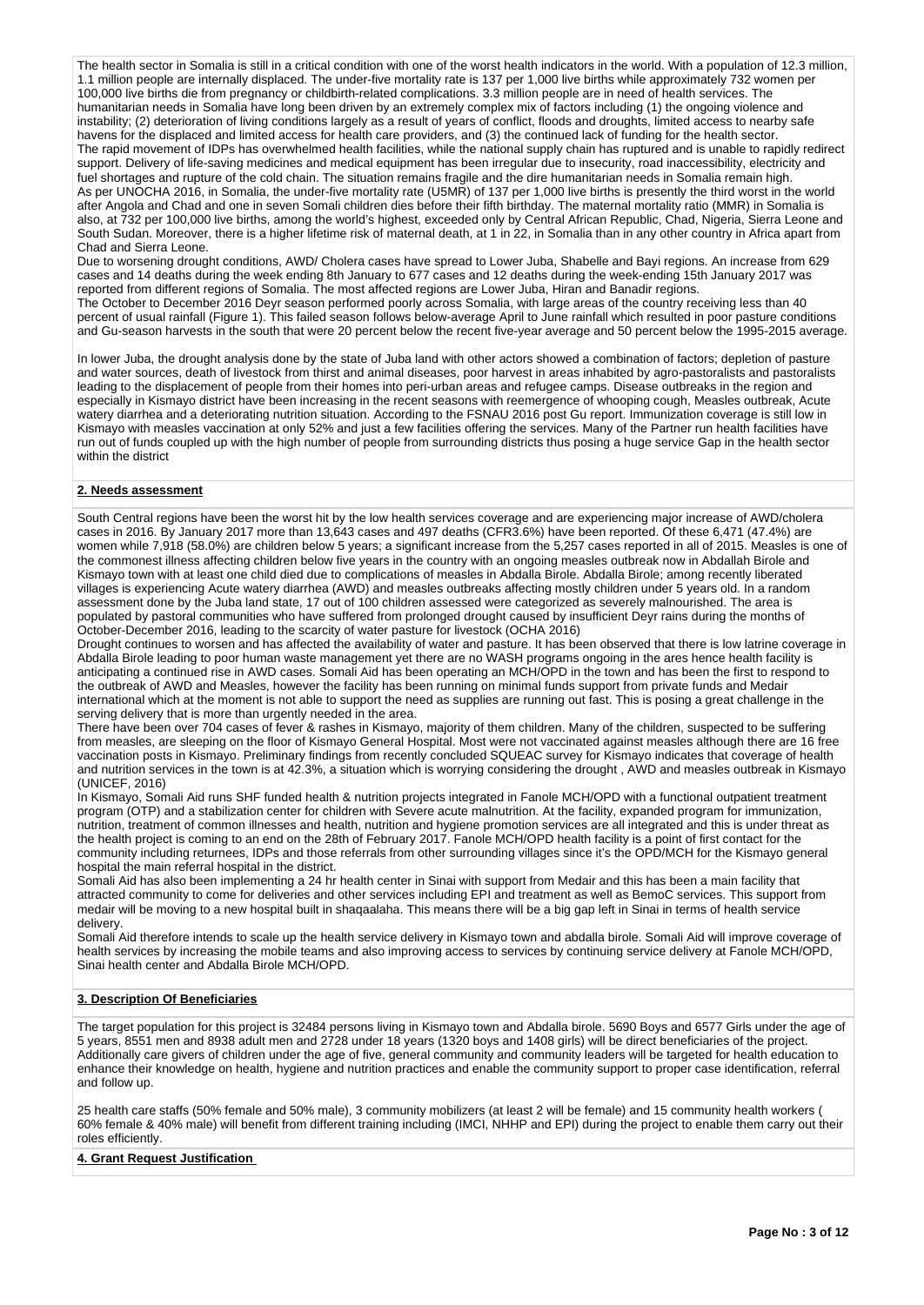Urgent live saving health service are needed following the ongoing drought crisis in Kismayo and the surrounding areas that has increases vulnerabilities and caused an increase in morbidities especially communicable diseases and malnutrition. With the ongoing alert on the situation that is most likely to continue to deteriorate and continue to exacerbate the already distressing health situation.

The lack of access to safe drinking water, lack of sanitation facilities and inadequate access to hygiene interventions, increases the risk of waterborne diseases especially cholera and Acute watery diarrhea that has been a key health issue for the populations in Kismayo district and lower Juba in general.

## **5. Complementarity**

Somali Aid being a key health and nutrition partner in Lower Juba especially in Kismayo and Badhadhe districts has been a first to respond to the health emergencies that have occurred in the region especially the Acute watery diarrhea and measles outbreaks. In Kismayo, Somali Aid implements an MCH/OPD funded by the SHF (funds end on 28th February 2017) at fanole attached to the main Kismayo general hospital as the main health facility in the town center and this is facility serves the larger Kismayo population including the IDP and returnees in the district. At this Fanole facility, Somali Aid also implements nutrition services which include Management of SAM through the OTP and also runs an Stabilization Center. Somali Aid has also been implementing health care services at Abdalla Birole with private funds from Somali Aid and some support from Medair over the past 6 months. Somali Aid has been running an MCH in Sinai with support from Medair which was 24 hr health service delivery. however, the facility supported by Medair will be moving to another end of the town in Shaqaalaha where a big hospital has been built thus leaving a Gap within Sinai on Health service delivery. MCH/OPD in Fanole will refer patients for admissions and women in labor to the Kismayo General hospital words and maternity. maternity unit is currently run with support from Physicians across Continents (PAC).

Somali Aid will maintain the existing health and Nutrition facilities in Fanole and the facilities in Sinai, and therefore will be implementing the health and nutrition interventions in integration within the facilities giving a holistic approach to treatment of children and women who visit the Antenatal clinic. so that all children and pregnant women coming to the MCH will be screened for malnutrition and referred to the relevant management while those identified at the nutrition program needing medical attention will be referred to the consultant. Equally this gives a chance for all children and pregnant women who visit the MCHs will all receive immunization services.

The health project will complement Expanded Immunization programs that are ongoing in the district mainly through the EPHS project implemented by IOM and other partners implementing Nutrition programs.

Somali Aid will also work closely with WASH sector and hygiene programs implemented by partners like American refugee committee and Norwegian refugee council.

#### **LOGICAL FRAMEWORK**

#### **Overall project objective**

To improve access to essential health care services ( preventive and curative) to the vulnerable and crisis affected boys and girls, men and women in Kismayo district through 3 static Health facilities and 2 outreach services in Kismayo town and Abdallah birole in order to reduce morbidity and mortality

| <b>Health</b> |  |
|---------------|--|
|               |  |
|               |  |

| <b>Cluster objectives</b>                                                                                                                                                                           | <b>Strategic Response Plan (SRP) objectives</b> | <b>Percentage of activities</b> |
|-----------------------------------------------------------------------------------------------------------------------------------------------------------------------------------------------------|-------------------------------------------------|---------------------------------|
| Improved access to essential lifesaving<br>health services (quality primary and<br>secondary health care) for crisis-affected<br>populations aimed at reducing avoidable<br>morbidity and mortality | Somalia HRP 2017                                | 100 <sup>°</sup>                |

**Contribution to Cluster/Sector Objectives :** The proposed projects contributes to Health cluster objectives through through provision of essential life saving health care services which include management of different morbidity, Bemonc and immunization services to the crisis affected populations in Kismayo district.

The cluster objective to which the project contributes to are which are

1.Improved access to essential lifesaving health services (quality primary and secondary health care) for crisis-affected populations aimed at reducing avoidable morbidity and mortality

2. To contribute to the reduction of maternal and child morbidity and mortality.

## **Outcome 1**

1. Improved access to primary healthcare services to 32484 persons in crisis affected populations in Kismayo district.

#### **Output 1.1**

#### **Description**

7985 girls, 7010 boys and 8551 men, 8938 women have access to basic life saving health care services

## **Assumptions & Risks**

There will be good health service uptake among all age groups and in all health care services provided.

#### **Activities**

#### **Activity 1.1.1**

**Standard Activity : Primary health care services, consultations**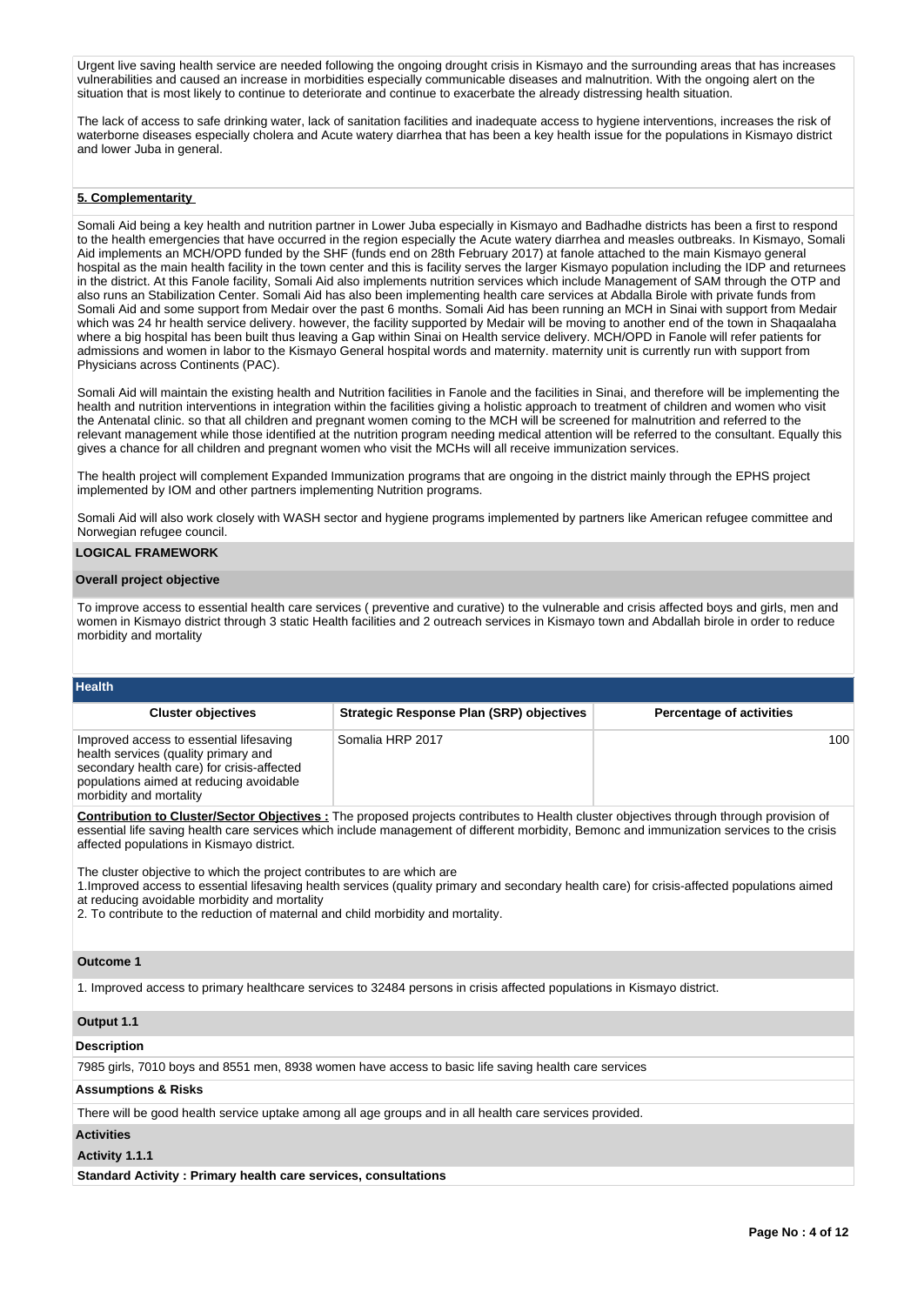Integrated Management of Childhood Illness (IMCI) through 3 static health facilities and 2 outreach services for 12,267 children under the age of 5years (5690 boys and 6577 girls), consultations and treatment of common illnesses among 20217 persons (8551 men, 8938 women) and 2728 children over 5 years old.

| <b>Indicators</b>                                                                                 |                                                                                  |                                                                                                                                                 |            |                                |             |              |                     |  |  |  |  |
|---------------------------------------------------------------------------------------------------|----------------------------------------------------------------------------------|-------------------------------------------------------------------------------------------------------------------------------------------------|------------|--------------------------------|-------------|--------------|---------------------|--|--|--|--|
|                                                                                                   |                                                                                  |                                                                                                                                                 |            | End cycle beneficiaries        |             |              | End<br>cycle        |  |  |  |  |
| Code                                                                                              | <b>Cluster</b>                                                                   | <b>Indicator</b>                                                                                                                                | <b>Men</b> | <b>Women</b>                   | <b>Boys</b> | <b>Girls</b> | <b>Target</b>       |  |  |  |  |
| Indicator 1.1.1                                                                                   | Health                                                                           | Number of outpatient consultations per person per<br>year (attendance rate or consultation rate)                                                |            |                                |             |              | 32,484              |  |  |  |  |
|                                                                                                   | <b>Means of Verification:</b> Facility under 5 years consultation register books |                                                                                                                                                 |            |                                |             |              |                     |  |  |  |  |
| Output 1.2                                                                                        |                                                                                  |                                                                                                                                                 |            |                                |             |              |                     |  |  |  |  |
| <b>Description</b>                                                                                |                                                                                  |                                                                                                                                                 |            |                                |             |              |                     |  |  |  |  |
|                                                                                                   |                                                                                  | 1624 pregnant women and women within 6 weeks post natal receive emergency BemonC services at the health facilities.                             |            |                                |             |              |                     |  |  |  |  |
| <b>Assumptions &amp; Risks</b>                                                                    |                                                                                  |                                                                                                                                                 |            |                                |             |              |                     |  |  |  |  |
|                                                                                                   | Women will seek BemonC services at the health facilities.                        |                                                                                                                                                 |            |                                |             |              |                     |  |  |  |  |
| <b>Activities</b>                                                                                 |                                                                                  |                                                                                                                                                 |            |                                |             |              |                     |  |  |  |  |
| Activity 1.2.1                                                                                    |                                                                                  |                                                                                                                                                 |            |                                |             |              |                     |  |  |  |  |
| Standard Activity: Emergency Obstetric Care - Basic and Advacned                                  |                                                                                  |                                                                                                                                                 |            |                                |             |              |                     |  |  |  |  |
| consultation and provision of Antenatal and Post natal services to 1624 women of child baring age |                                                                                  |                                                                                                                                                 |            |                                |             |              |                     |  |  |  |  |
| <b>Activity 1.2.2</b>                                                                             |                                                                                  |                                                                                                                                                 |            |                                |             |              |                     |  |  |  |  |
|                                                                                                   | Standard Activity: Emergency Obstetric Care - Basic and Advacned                 |                                                                                                                                                 |            |                                |             |              |                     |  |  |  |  |
|                                                                                                   |                                                                                  | 1624 women will be supported with Antenatal and Postnatal care through 3 functional health facilities                                           |            |                                |             |              |                     |  |  |  |  |
| <b>Indicators</b>                                                                                 |                                                                                  |                                                                                                                                                 |            |                                |             |              |                     |  |  |  |  |
|                                                                                                   |                                                                                  |                                                                                                                                                 |            | <b>End cycle beneficiaries</b> |             |              | <b>End</b><br>cycle |  |  |  |  |
| Code                                                                                              | <b>Cluster</b>                                                                   | <b>Indicator</b>                                                                                                                                | <b>Men</b> | <b>Women</b>                   | <b>Boys</b> | <b>Girls</b> | <b>Target</b>       |  |  |  |  |
| Indicator 1.2.1                                                                                   | Health                                                                           | number of pregnant women and women within 6<br>weeks post postpartum who visit and are served<br>in the Antenatal clinic and post natal clinic. |            |                                |             |              | 1,624               |  |  |  |  |
|                                                                                                   | REGISTER FOR PREGNANT WOMEN RECEIVING TETANUS TOXOID                             | Means of Verification: FACILITY ANTENATAL and POST NATAL REGISTER BOOK, EXPANDED IMMUNIZATION PROGRAM                                           |            |                                |             |              |                     |  |  |  |  |
| Indicator 1.2.2                                                                                   | Health                                                                           | Number of functional health facility with Basic<br>Emergency Obstetric Care (BEmOC) per 500,000<br>population                                   |            |                                |             |              | 3                   |  |  |  |  |
|                                                                                                   | Means of Verification: Health Facility antenatal and postnatal registers         |                                                                                                                                                 |            |                                |             |              |                     |  |  |  |  |
| Output 1.3                                                                                        |                                                                                  |                                                                                                                                                 |            |                                |             |              |                     |  |  |  |  |
| <b>Description</b>                                                                                |                                                                                  |                                                                                                                                                 |            |                                |             |              |                     |  |  |  |  |
|                                                                                                   |                                                                                  | increased coverage of immunization among 5690 boys and 6577 girls under fives and 447 pregnant women                                            |            |                                |             |              |                     |  |  |  |  |
| Accumptione & Dieke                                                                               |                                                                                  |                                                                                                                                                 |            |                                |             |              |                     |  |  |  |  |

#### **Assumptions & Risks**

caretakers of children and pregnant women will visit the health facility for immunization and there will be a good availability of supplies.

# **Activities**

**Activity 1.3.1** 

#### **Standard Activity : Immunisation campaign**

Provision of Immunization services according to the immunization schedule of Somalia for children under five (5690 boys, 6577 girls and 447 pregnant women attending MCH and mobile outreach sites and through periodic immunization campaigns.

#### **Indicators**

|                 |                |                                                                                                                                           |            | End cycle beneficiaries       |  | End<br>cycle |
|-----------------|----------------|-------------------------------------------------------------------------------------------------------------------------------------------|------------|-------------------------------|--|--------------|
| Code            | <b>Cluster</b> | <b>Indicator</b>                                                                                                                          | <b>Men</b> | Women   Boys   Girls   Target |  |              |
| Indicator 1.3.1 | Health         | Number of children below five years and women<br>of child-bearing age immunized/vaccinated<br>against Vaccine preventable diseases (VPD). |            |                               |  | 12.714       |

**Means of Verification :** facility immunization register books

## **Outcome 2**

Improved health seeking behavior among caregivers of underfive children and Women in Child Bearing Age (WCBA) in Kismayo District

## **Output 2.1**

## **Description**

14995 caregivers of under children and 1340 women of child bearing are sensitized on optimal health, hygiene and Nutrition practices using the NHHP guideline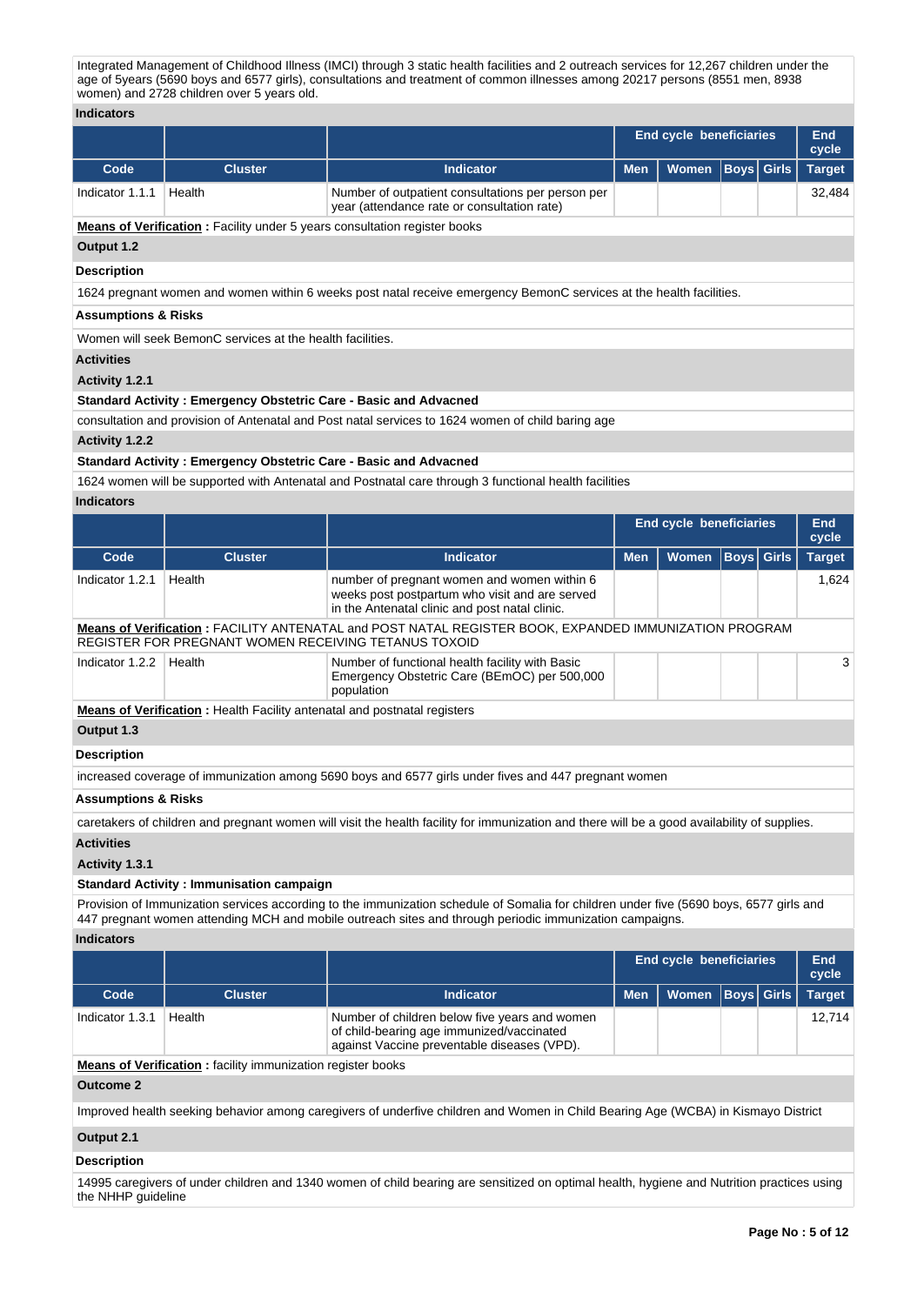## **Assumptions & Risks**

Community members will attend and head the call in health promotion activities

#### **Activities**

## **Activity 2.1.1**

#### **Standard Activity : Awareness campaigns and Social Mobilization**

conduct quarterly community sensitization sessions to Sensitize 16335 (8167 men and 8168women) community members (religious leaders, youth, women, elders, men) on health seeking behaviors.

## **Activity 2.1.2**

#### **Standard Activity : Awareness campaigns and Social Mobilization**

Conduct weekly community health promotion sessions in the facility catchment areas to educate the community on prevailing health issues and prevention of common illnesses.

## **Indicators**

|                 |                |                                                                                                                                                                                                   |            | <b>End cycle beneficiaries</b> |                   |  | End<br>cycle  |  |
|-----------------|----------------|---------------------------------------------------------------------------------------------------------------------------------------------------------------------------------------------------|------------|--------------------------------|-------------------|--|---------------|--|
| Code            | <b>Cluster</b> | <b>Indicator</b>                                                                                                                                                                                  | <b>Men</b> | <b>Women</b>                   | <b>Boys Girls</b> |  | <b>Target</b> |  |
| Indicator 2.1.1 | Health         | Number of health workers trained on common<br>illnesses and/or integrated management of<br>childhood illnesses, surveillance and emergency<br>preparedness for communicable disease<br>outbreaks. |            |                                |                   |  | 16,335        |  |
|                 |                | <b>Means of Verification</b> : community health sessions photos, attendance lists and Health facility register books, weekly and monthly reports                                                  |            |                                |                   |  |               |  |
| Indicator 2.1.2 | Health         | Number of community health promotion sessions<br>conducted                                                                                                                                        |            |                                |                   |  | 144           |  |
|                 |                | <b>Means of Verification:</b> Health promotion session schedule, health promotion photos and reports                                                                                              |            |                                |                   |  |               |  |
| Outcome 3       |                |                                                                                                                                                                                                   |            |                                |                   |  |               |  |
|                 |                | Improved capacity of 42 Health care workers and community health workers to deliver quality Health care service and referrals in Kismayo                                                          |            |                                |                   |  |               |  |

Improved capacity of 42 Health care workers and community health workers to deliver quality Health care service and referrals in Kismayo **District** 

# **Output 3.1**

# **Description**

A total of 25 health care staffs (13 male, 12 female), 2 community health mobilizers and 15 community health workers trained on Integrated management of childhood illness and safe deliveries respectively, community referral and case follow up.

# **Assumptions & Risks**

There will be adequate and qualified human resource for the project and safe environment for the training to be done

## **Activities**

**Activity 3.1.1** 

#### **Standard Activity : Not Selected**

Training of 25 health care staffs (13 male, 12 female) on IMCI, EPI and BemoC,

# **Activity 3.1.2**

#### **Standard Activity : Not Selected**

training of 2 community health mobilizers (1 female and 1 male) and 15 community health workers (8 Men and 7 women) in Health, Hygiene and Nutrition package.

#### **Indicators**

|                             |                                                                    |                                                                                                                                                                                                   |            | <b>End cycle beneficiaries</b> |                   |  | End<br>cycle  |  |
|-----------------------------|--------------------------------------------------------------------|---------------------------------------------------------------------------------------------------------------------------------------------------------------------------------------------------|------------|--------------------------------|-------------------|--|---------------|--|
| Code                        | <b>Cluster</b>                                                     | Indicator                                                                                                                                                                                         | <b>Men</b> | <b>Women</b>                   | <b>Boys</b> Girls |  | <b>Target</b> |  |
| Indicator 3.1.1             | Health                                                             | Number of health workers trained on common<br>illnesses and/or integrated management of<br>childhood illnesses, surveillance and emergency<br>preparedness for communicable disease<br>outbreaks. |            |                                |                   |  | 25            |  |
|                             | <b>Means of Verification:</b> training reports and training photos |                                                                                                                                                                                                   |            |                                |                   |  |               |  |
| Indicator 3.1.2             | Health                                                             | Number of community health personnel trained on<br>health and hygiene promotion and prevention of<br>common illnesses                                                                             |            |                                |                   |  | 17            |  |
|                             |                                                                    | <b>Means of Verification:</b> Training reports, training attendance lists and Training pictures                                                                                                   |            |                                |                   |  |               |  |
| <b>Additional Targets:</b>  |                                                                    |                                                                                                                                                                                                   |            |                                |                   |  |               |  |
| <b>M&amp;R</b>              |                                                                    |                                                                                                                                                                                                   |            |                                |                   |  |               |  |
| Monitoring & Reporting plan |                                                                    |                                                                                                                                                                                                   |            |                                |                   |  |               |  |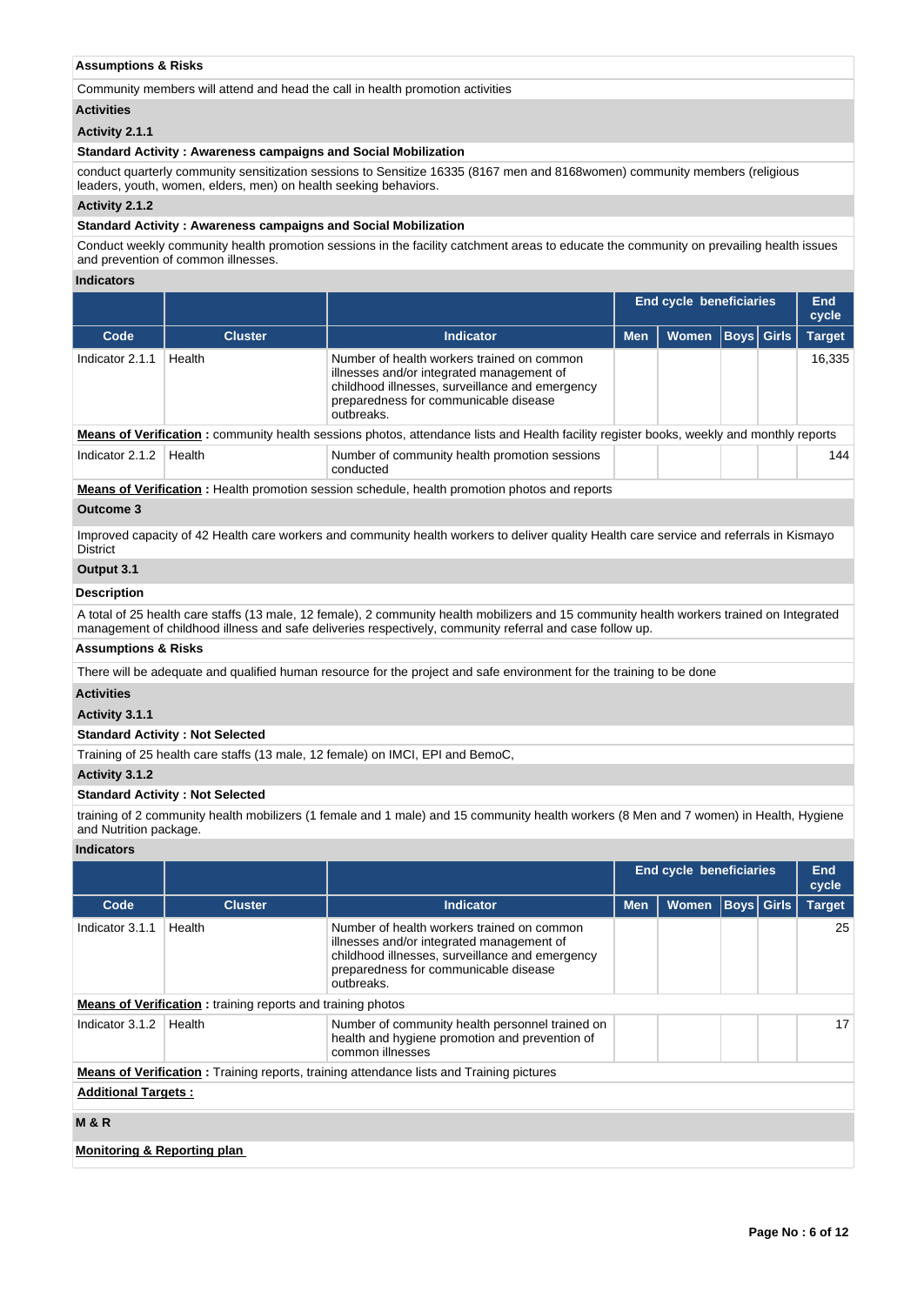Throughout the implementation period Somali Aid will maintain a specific M&E plan for the activities The progress of all indicators will be monitored on monthly basis by the project technical team as well as the Monitoring and evaluation officer. Both external (Auditors and SHF) as well as internal monitoring of the project will be done during implementation period. Field visit by staff from Nairobi will be done every 4 months at different times by the coordinator and the M\$E officer to understand any progresses and challenges as well as give technical guidance to the teams in the field. also take place to provide an independent monitoring of the progress in addition to the routine monitoring by project staff.

A monthly Activity Progress Report will be done that has to be submitted on the 5th of each month to the health coordinator and forms basis for discussion with the teams on the program and provide direction on what aspects of the action need to be re-adjusted. Somali Aid Monitoring and evaluation officer together with the health coordinator will be responsible for ensuring project progress and outcomes are monitored documented and an end term evaluation and lessons learned documented.

Adhoc interviews with beneficiaries by the Monitoring team will provide necessary information on service Gaps and suggest ways to improve the services delivery. Somali Aid will submit project weekly and monthly reports as well as any reports on updates to the ministry of health in the region and the federal government. Somali Aid will also work hand in hand with external monitors from the SHF that may be sent to follow up on the program. Somali Aid will submit Monthly, Quarterly and Annual reports to the SHF as required by the project.

#### **Workplan**

| <b>Activitydescription</b>                                                                                                                                                                                                                                                                                                                      | Year |  |          |          |              |          |             | 8                       | 9            |              |              |  |
|-------------------------------------------------------------------------------------------------------------------------------------------------------------------------------------------------------------------------------------------------------------------------------------------------------------------------------------------------|------|--|----------|----------|--------------|----------|-------------|-------------------------|--------------|--------------|--------------|--|
| Activity 1.1.1: Integrated Management of Childhood Illness (IMCI) through 3 static<br>health facilities and 2 outreach services for 12,267 children under the age of<br>5years (5690 boys and 6577 girls), consultations and treatment of common<br>illnesses among 20217 persons (8551 men, 8938 women) and 2728 children over<br>5 years old. | 2017 |  | <b>X</b> | Ιx.      | $\times$     | ΙX.      | $X$ $X$ $X$ |                         |              | $\mathsf{X}$ | $\mathsf{X}$ |  |
| Activity 1.2.1: consultation and provision of Antenatal and Post natal services to<br>1624 women of child baring age                                                                                                                                                                                                                            | 2017 |  | IX.      | ΙX.      | X            | ΙX.      | $X$ $X$ $X$ |                         |              | $\mathsf{X}$ | $\mathsf{X}$ |  |
| Activity 1.2.2: 1624 women will be supported with Antenatal and Postnatal care<br>through 3 functional health facilities                                                                                                                                                                                                                        | 2017 |  | X        | <b>X</b> | $\mathsf{x}$ | X        | ΙX.         | $\mathsf{I} \mathsf{X}$ | X.           | X.           | $\mathsf{x}$ |  |
| Activity 1.3.1: Provision of Immunization services according to the immunization<br>schedule of Somalia for children under five (5690 boys, 6577 girls and 447<br>pregnant women attending MCH and mobile outreach sites and through periodic<br>immunization campaigns.                                                                        | 2017 |  | X.       | X.       | X            | $\times$ | ΙX.         | $\mathsf{X} \mathsf{X}$ |              | ΙX.          | <b>X</b>     |  |
| Activity 2.1.1: conduct quarterly community sensitization sessions to Sensitize<br>16335 (8167 men and 8168women) community members (religious leaders, youth,<br>women, elders, men) on health seeking behaviors.                                                                                                                              | 2017 |  | X        |          |              | X        |             |                         |              | X            |              |  |
| Activity 2.1.2: Conduct weekly community health promotion sessions in the facility<br>catchment areas to educate the community on prevailing health issues and<br>prevention of common illnesses.                                                                                                                                               | 2017 |  | IX.      | ΙX.      | $\times$     | $\times$ | ΙX.         | $\mathsf{X}$            | $\mathsf{X}$ | Ιx.          | $\mathsf{X}$ |  |
| Activity 3.1.1: Training of 25 health care staffs (13 male, 12 female) on IMCI, EPI<br>and BemoC.                                                                                                                                                                                                                                               | 2017 |  | X        |          |              |          |             |                         |              |              |              |  |
| Activity 3.1.2: training of 2 community health mobilizers (1 female and 1 male) and<br>15 community health workers (8 Men and 7 women) in Health, Hygiene and<br>Nutrition package.                                                                                                                                                             | 2017 |  | X        |          |              |          |             |                         |              |              |              |  |
| <b>OTHER INFO</b>                                                                                                                                                                                                                                                                                                                               |      |  |          |          |              |          |             |                         |              |              |              |  |

## **Accountability to Affected Populations**

Somali Aid prioritizes the accountability to affected populations and through the monitoring and evaluation of the project, community feedback mechanisms and complaint management modalities will be designed in line with the project. Somali Aid will ensure the beneficiary populations are made aware of and are encouraged to use the feedback mechanisms and ensure their involvement in problem solving. Through the community health workers and the other existing community committees, Somali Aid will seek the community involvement in the implementation of the project to ensure community participation and ensure project will employ the DO NO HARM principle during implementation and after.

Target populations and profile for the project will be well explained to the community to ensure understanding and utilization of the project and services offered through the project.

#### **Implementation Plan**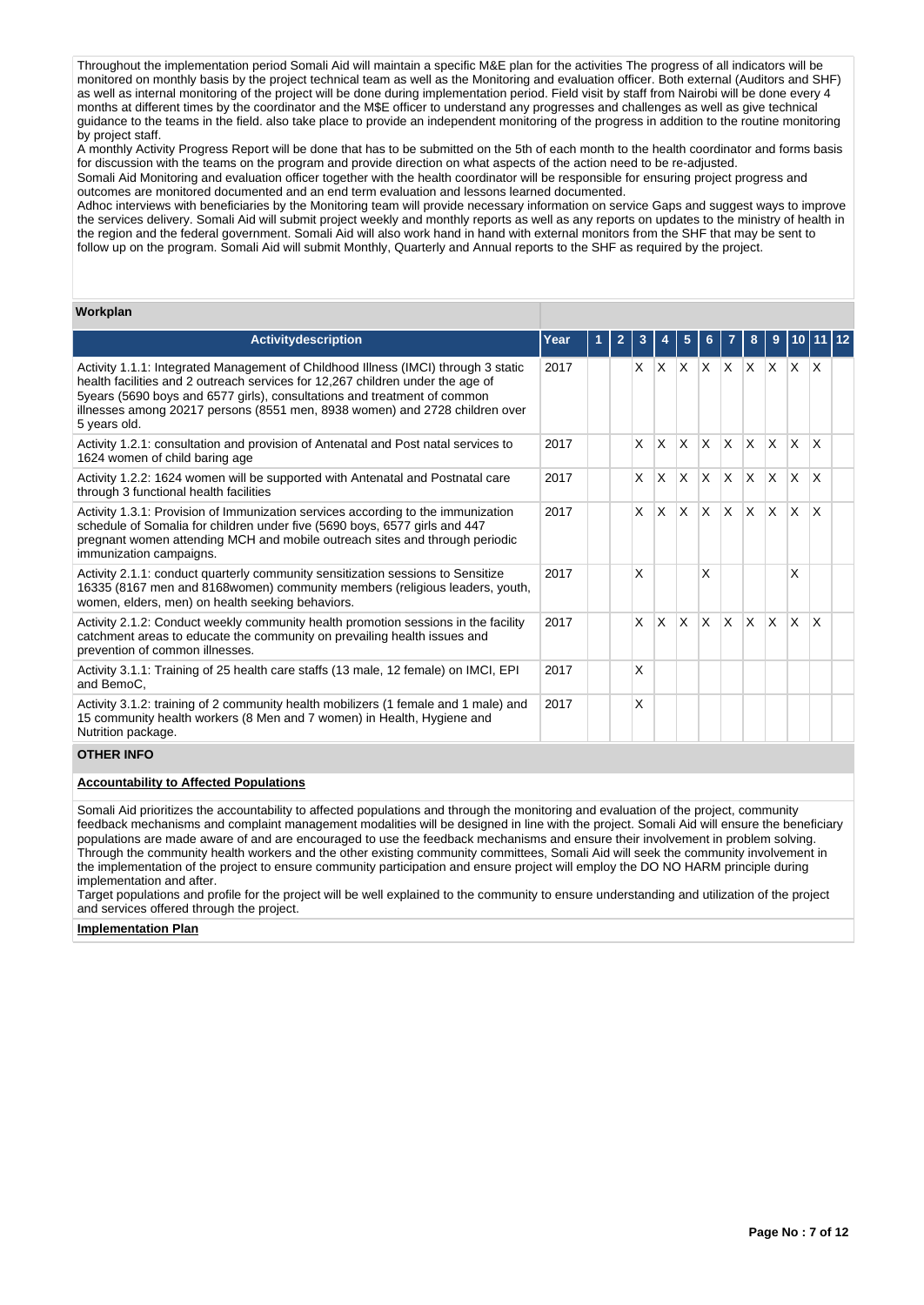Somali Aid proposes to address urgent health care needs through offering essential health services in 3 static health facilities and 2 outreach facilities offering services including outpatient consultations for common morbidities, routine immunization, nutrition screening/growth monitoring for U5s, ANC, PNC, promotion of birth spacing and clinical management of rape (CMR). one static MCH/OPD will be at Fanole in Kismayo town, 1 static MCH/OPD will be at Abdalla birole (45 kms from Kismayo town), One health center will be at Sinai ( ANC, PNC, BEMONC, deliveries, immunization and OPD services) in kismayo town and around 6 kms from the Fanolle OPD/MCH, and 2 outreach services through abdalla Birole MCH/OPD to accessible areas surrounding the facility.

community health promotion will be done by community health mobilizers and community health workers. mothers and caretakers of children as well as other women of child baring age and men in the community will benefit from Quarterly sensitization on prevailing health issues, health seeking behavious as well as community health dialogue sessions. community health education sessions will be done at least 1 session per week per facility in the catchment areas surrounding the facility and the outreach areas.

capacity building of health workers and the community health workers will be done to ensure that the project is implemented effectively and efficiently. The capacity building will be done through refresher training for the health workers on Integrated management of childhood illnesses, expanded program on Immunization and emergency obstetric care. A training facilitator will be sourced from Nairobi to conduct this training and the training will take 5 days in total. A refresher training will also be done for community health workers and the community mobilizers. The training for community health personnel will take 2 days and facilitator for this training will be sourced locally.

Through the project, Somali Aid will strengthen the capability of the local health services to cope with the increased demand as well as to respond efficiently to emergencies. Awareness creation and health messages on health issues through local community forums will be done to reinforce the increase in health service uptake and early identification of diseases.

The intervention is in line with National Development Plans and within Somali health priorities to work towards increased Aid Effectiveness and delivery of essential health services.

The program reporting will be done on weekly, monthly and annual basis to the Ministry of health and the Health cluster.

#### **Coordination with other Organizations in project area**

| Name of the organization | Areas/activities of collaboration and rationale                                               |
|--------------------------|-----------------------------------------------------------------------------------------------|
| <b>UNICEF</b>            | Technical guidance, cordination reporting and supplies                                        |
| <b>WHO</b>               | technical guidance, surveillance on disease outbreaks and response<br>to outbreaks.           |
| <b>IOM</b>               | Supplies of vaccines and immunization equipment to the Expanded<br>immunization program (EPI) |
| Ministry of health       | coordination and reporting                                                                    |
|                          |                                                                                               |

## **Environment Marker Of The Project**

A+: Neutral Impact on environment with mitigation or enhancement

#### **Gender Marker Of The Project**

2a- The project is designed to contribute significantly to gender equality

#### **Justify Chosen Gender Marker Code**

The project will ensure equity in the selection of project staffs to have a fair representation of male and female workers with at least 50% of health workers being male and the remaining 50% being women. in regards to community health workers, the project will ensure a good representation of females to 60% of the total community health workers recruited in the district.

project will address health needs of women, men, boys and girls in Kismayo district and ensure none of the gender is neglected. Gender dis-aggregated data will be collected and reported in terms of service delivery and reach to the affected populations.

#### **Protection Mainstreaming**

Protection issues will be streamlined throughout this program promoting the core protection principles. All staffs will be taken through the human resource policy on abuse by Somali Aid. because the project will respond to cases of rape through clinical management of rape, all information pertaining to this cases and other cases will be held confidential and only disclosed with permission from the client. The project will work closely with women in the community as well as listen to and involve men in preventive health activities and empower women in decision making on children well being. Female employees will be encouraged to report any cases of Sexual exploitation during and outside of working hours and premises with clear reporting mechanisms that are protected

## **Country Specific Information**

#### **Safety and Security**

the project will be implemented in secure areas with only one static facility being in a fairly unpredictable security situation. Abdala Birole is among the newly acceessible areas of Kismayo district recently liberated. Sinai and Fanole facilities are in very safe areas and Somali Aid being a national Ngo enjoys a good security among the population and beneficiaries.

To minimize loses in the case of any insecurity incident, Somali Aid will work closely with the community administration and beneficiaries for information and updates. Somali Aid will put lots of emphasis on community mobilization and ensure that all activities are preceded by a strong sensitization and re-emphasis on targeting criteria. Community leaderships are also been involved in the design and implementation of the action to boost the acceptance of the action.

#### **Access**

Proposed area of operation is currently accessible at all time despite some minor security caution in Abdala Birole.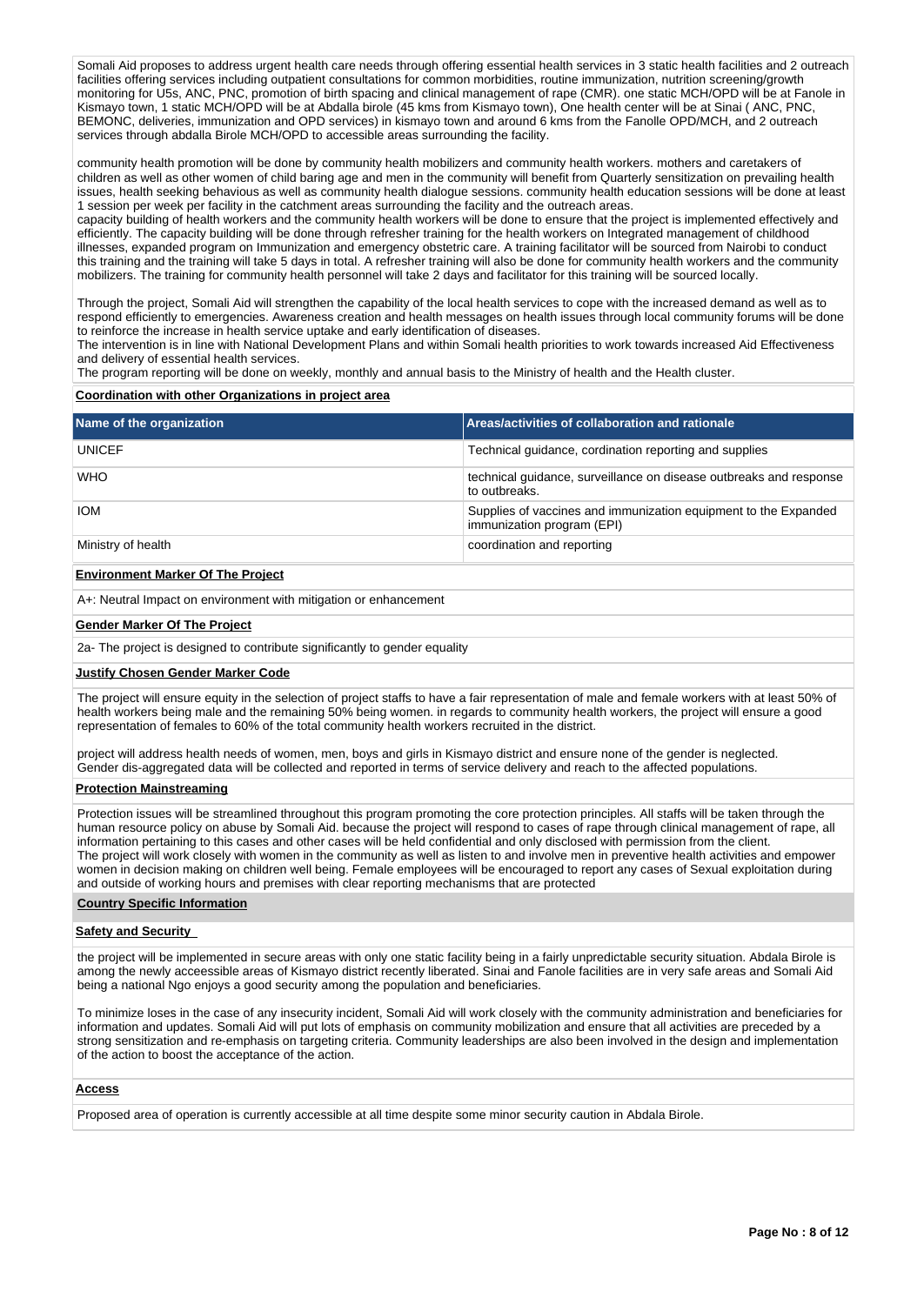# **BUDGET**

| Code | <b>Budget Line Description</b>                                                                                                                                                                                                                                                                                                                                                                                                                                                             |   | D / S Quantity Unit | cost                  | <b>Duration</b><br>Recurran charged<br>ce | $\frac{9}{6}$<br>to CHF | <b>Total Cost</b> |  |  |
|------|--------------------------------------------------------------------------------------------------------------------------------------------------------------------------------------------------------------------------------------------------------------------------------------------------------------------------------------------------------------------------------------------------------------------------------------------------------------------------------------------|---|---------------------|-----------------------|-------------------------------------------|-------------------------|-------------------|--|--|
|      | <b>Staff and Other Personnel Costs</b>                                                                                                                                                                                                                                                                                                                                                                                                                                                     |   |                     |                       |                                           |                         |                   |  |  |
|      |                                                                                                                                                                                                                                                                                                                                                                                                                                                                                            |   |                     |                       |                                           |                         |                   |  |  |
| 1.1  | health coordinator                                                                                                                                                                                                                                                                                                                                                                                                                                                                         | D |                     | $1 \, 3,000$<br>.00   | 9                                         | 70.00                   | 18,900.00         |  |  |
|      | project will contribute 70% of the coordinator's salary. The health coordinator provides technical guide and oversight for the<br>project and coordination and representation of the project with relevant stake holders. He/she is responsible for overall reporting,<br>liaison, and communication with donors of the project.                                                                                                                                                           |   |                     |                       |                                           |                         |                   |  |  |
| 1.2  | field project manager                                                                                                                                                                                                                                                                                                                                                                                                                                                                      | D |                     | $1 \mid 1,000$<br>.00 | 9                                         | 50.00                   | 4,500.00          |  |  |
|      | The project will utilize 50% of the persons time in day to day running of the project and field management of project during<br>implementation period. The project manager is responsible for weekly, and quarterly generation of the field reports                                                                                                                                                                                                                                        |   |                     |                       |                                           |                         |                   |  |  |
| 1.3  | programs head nurse                                                                                                                                                                                                                                                                                                                                                                                                                                                                        | D |                     | 1   600.0<br>0        | 9                                         | 100.00                  | 5,400.00          |  |  |
|      | The head nurse involved in the project 100% will be in charge of all nurses and the nursing activities for the project. He/she will<br>manage the nursing department and provide necessary technical guide and mentoring, provide leadership and delegation of<br>duties across all the facilities in the project. The head nurse is responsible for presenting the weekly facility orders and ensure<br>proper recording of use and distribution of medical and other hospital equipment. |   |                     |                       |                                           |                         |                   |  |  |
| 1.4  | clinicians                                                                                                                                                                                                                                                                                                                                                                                                                                                                                 | D |                     | 3   500.0<br>0        | 9                                         | 100.00                  | 13,500.00         |  |  |
|      | The Main clinician is to provide clinical consultation and assessment of the beneficiaries. he will receive referrals from the under<br>five, EPI and antenatal clinics for further medical diagnosis.                                                                                                                                                                                                                                                                                     |   |                     |                       |                                           |                         |                   |  |  |
| 1.5  | nurses (anc, under 5 ves)                                                                                                                                                                                                                                                                                                                                                                                                                                                                  | D |                     | 6 400.0<br>0          | 9                                         | 100.00                  | 21,600.00         |  |  |
|      | Nurses are to provide emergency life saving primary health care specific to the under fives, pregnant women and women within 6<br>weeks post natal. services include nutritional and health assessment, milestones assessment, antenatal and post natal<br>assessment and consultation.                                                                                                                                                                                                    |   |                     |                       |                                           |                         |                   |  |  |
| 1.6  | Midwives                                                                                                                                                                                                                                                                                                                                                                                                                                                                                   | D |                     | 2 400.0<br>O          | 9                                         | 100.00                  | 7,200.00          |  |  |
|      | Midwives will be responsible to provide maternity services and post delivery follow up to women                                                                                                                                                                                                                                                                                                                                                                                            |   |                     |                       |                                           |                         |                   |  |  |
| 1.7  | auxiliary nurses                                                                                                                                                                                                                                                                                                                                                                                                                                                                           | D |                     | $2 \mid 300.0$<br>0   | 9                                         | 100.00                  | 5,400.00          |  |  |
|      | Auxiliary nurses will work in assistance to the Clinical Nurses and midwives to provide primary health care                                                                                                                                                                                                                                                                                                                                                                                |   |                     |                       |                                           |                         |                   |  |  |
| 1.8  | EPI nurses (1 stationed at each static health facility)                                                                                                                                                                                                                                                                                                                                                                                                                                    | D | 3                   | 400.0<br>0            | 9                                         | 100.00                  | 10,800.00         |  |  |
|      | Nurse will be responsible to provide immunization services to all the children under five and women who come to the facility as<br>well as undertake the same for the outreach clinics.                                                                                                                                                                                                                                                                                                    |   |                     |                       |                                           |                         |                   |  |  |
| 1.9  | pharmacy assistants                                                                                                                                                                                                                                                                                                                                                                                                                                                                        | D | 3                   | 250.0<br>0            | 9                                         | 100.00                  | 6,750.00          |  |  |
|      | Pharmacy assistants are responsible to dispense drugs after prescription from the clinicians. He/she will be responsible for drug<br>accounting and balancing of the drug register.                                                                                                                                                                                                                                                                                                        |   |                     |                       |                                           |                         |                   |  |  |
| 1.10 | community health mobilizers                                                                                                                                                                                                                                                                                                                                                                                                                                                                | D |                     | 2   500.0<br>0        | 9                                         | 100.00                  | 9,000.00          |  |  |
|      | The community health mobilizer is responsible for all community engagements and community health workers' supervision.<br>He/she will be responsible for ensuring community sensitization is done, community health promotion sessions are conducted,<br>mobilization for outreach services and follow up of special cases who need home visits. The community health mobilizer works<br>with the community health workers and is a bridge between health facility and community.          |   |                     |                       |                                           |                         |                   |  |  |
| 1.11 | project finance officer                                                                                                                                                                                                                                                                                                                                                                                                                                                                    | s |                     | $1 \mid 1,000$<br>.00 | 9                                         | 75.00                   | 6,750.00          |  |  |
|      | Field based finance will support project 75% on financial reporting and accounting of the project funds.                                                                                                                                                                                                                                                                                                                                                                                   |   |                     |                       |                                           |                         |                   |  |  |
| 1.12 | field logistic officer                                                                                                                                                                                                                                                                                                                                                                                                                                                                     | s |                     | 1   800.0<br>0        | 9                                         | 60.00                   | 4,320.00          |  |  |
|      | the logistics assistant will undertake logistical activities, procurement and fleet management, management of the warehouse and<br>documentation of purchases and consumption for the projects. the field logistical will distribute supplies to the different facilities<br>on request and maintain a proper stock card on all items. project will contribute 60% to the salary of the field logistic officer                                                                             |   |                     |                       |                                           |                         |                   |  |  |
| 1.13 | community health workers                                                                                                                                                                                                                                                                                                                                                                                                                                                                   | D |                     | 15 25.00              | 9                                         | 100.00                  | 3,375.00          |  |  |
|      | these are community own resource persons who will be undertaking routine community health activities within their respective<br>communities, they will work with the community mobilizer to conduct health education sessions, home visits and referrals of<br>cases from the community.                                                                                                                                                                                                   |   |                     |                       |                                           |                         |                   |  |  |
|      | <b>Section Total</b>                                                                                                                                                                                                                                                                                                                                                                                                                                                                       |   |                     |                       |                                           |                         | 117,495.00        |  |  |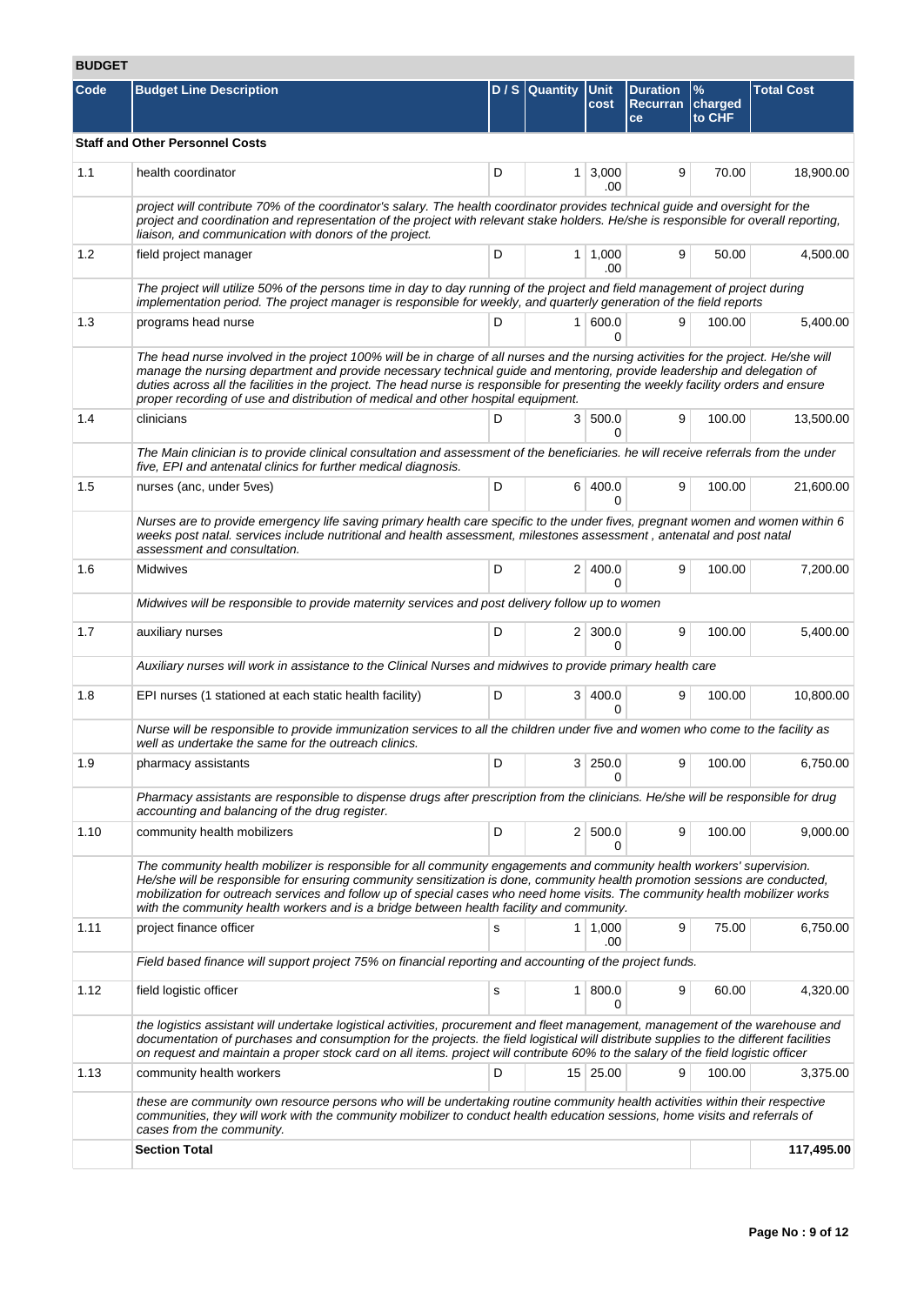|                  | Supplies, Commodities, Materials                                                                                                                                                                                                                                                                                                                                                                                 |   |                |                |              |        |           |  |  |
|------------------|------------------------------------------------------------------------------------------------------------------------------------------------------------------------------------------------------------------------------------------------------------------------------------------------------------------------------------------------------------------------------------------------------------------|---|----------------|----------------|--------------|--------|-----------|--|--|
| 2.1              | Medical pharmaceuticals                                                                                                                                                                                                                                                                                                                                                                                          | D | $\mathbf{1}$   | 15,09<br>9.50  | $\mathbf{1}$ | 100.00 | 15,099.50 |  |  |
|                  | we will purchase drugs to be administered to young children undr fives and adults as well as children over 5 years. these drugs<br>will be used to treat childhood illnesses and other common illnesses affecting the population. other drugs will be used to respond<br>to emergencies that may occur in the area. Lump some: BOQ indicates the quantities and pricing per item and per facility                |   |                |                |              |        |           |  |  |
| 2.2              | Expanded Program of Immunization (EPI) supplies                                                                                                                                                                                                                                                                                                                                                                  | D |                | 1 1,333<br>.50 | 1            | 100.00 | 1,333.50  |  |  |
|                  | Expanded program on Immunization utilizes vaccines to be administered to children under fives and pregnant women in order to<br>give them the needed immunity against vaccine preventable diseases. This supplies include the vaccine carriers that will aid in<br>storage and transportation of vaccines, vaccination cards for the children and women as well as for women.                                    |   |                |                |              |        |           |  |  |
| 2.3              | <b>Medical Stationaries</b>                                                                                                                                                                                                                                                                                                                                                                                      | D | 1 <sup>1</sup> | 222.0<br>0     | 1            | 100.00 | 222.00    |  |  |
|                  | This are daily stationary needed to run the day to day activities in the health facilities to record the patient information and<br>treatment. Patient cards, and facility registers for each department are needed and will also be used as verification means. BOQ<br>attached. this include Outpatient cards, vaccination log books and other facility registers                                              |   |                |                |              |        |           |  |  |
| 2.4              | transport and freight for comodities                                                                                                                                                                                                                                                                                                                                                                             | D |                | 1 3,970<br>.00 | $\mathbf{1}$ | 100.00 | 3,970.00  |  |  |
|                  | Pharmaceuticals will be purchased from Mogadishu and transported to Kismayo by a track in once trip one once in the project<br>period. Cost include movement of supplies to the facility outside kismayo in Abdalla Birole, loading and offloading of items. Cost<br>is a lumpsum                                                                                                                                |   |                |                |              |        |           |  |  |
| 2.5              | warehouse fumigation                                                                                                                                                                                                                                                                                                                                                                                             | D |                | 1 150.0<br>0   | 1            | 70.00  | 105.00    |  |  |
|                  | to Protect the integrity of the pharmaceutical products while in the storage facility, and to ensure they are pest free, Fumigation of<br>the warehouse in done every six months, during the 9 month project, the warehouse will be fumigated only once.                                                                                                                                                         |   |                |                |              |        |           |  |  |
| 2.6              | medical supplies                                                                                                                                                                                                                                                                                                                                                                                                 | D | 1              | 3,541<br>.49   | 1            | 100.00 | 3,541.49  |  |  |
|                  | This are assorted daily medical consumables that are used by the medical staffs during routine medical procedures.                                                                                                                                                                                                                                                                                               |   |                |                |              |        |           |  |  |
| 2.7              | social mobilization and Community sensitization                                                                                                                                                                                                                                                                                                                                                                  | D | $\mathbf{1}$   | 494.0<br>0     | 3            | 100.00 | 1,482.00  |  |  |
|                  | Quarterly sensitization sessions through community dialogue will be conducted to sensitize community on prevailing health<br>issues, health seeking behaviors triggering action on the common illnesses.                                                                                                                                                                                                         |   |                |                |              |        |           |  |  |
| 2.8              | refresher trainings of health workers on IMCI, EPI, and<br>Bemonc                                                                                                                                                                                                                                                                                                                                                | D | 1 <sup>1</sup> | 6,002<br>.00   | $\mathbf{1}$ | 100.00 | 6,002.00  |  |  |
|                  | refresher training on integrated management of childhood illnesses, Expanded program on immunization and basic obstetric<br>emergency care will be given to 25 health care workers to equip them with necessary updates on management guidelines and<br>update their knowledge and skill needed as they provide life saving health services. Facilitator for this training will be sourced<br>from Nairobi.      |   |                |                |              |        |           |  |  |
| 2.9              | refresher training of community mobilizers and community<br>health workers on Nutrition Health and Hygiene Promotion<br>manual                                                                                                                                                                                                                                                                                   | D | 1              | 1,286<br>.00   | 1            | 100.00 | 1,286.00  |  |  |
|                  | A refresher training training will be given to the 15 community health workers and 2 community mobilizers to equip them and<br>refresh their knowledge on community health issues, preventive health solutions, early identification of diseases and counseling<br>techniques needed as they undertake referrals, follow ups and home visits of cases. facilitator for this training will be locally<br>sourced. |   |                |                |              |        |           |  |  |
|                  | <b>Section Total</b>                                                                                                                                                                                                                                                                                                                                                                                             |   |                |                |              |        | 33,041.49 |  |  |
| <b>Equipment</b> |                                                                                                                                                                                                                                                                                                                                                                                                                  |   |                |                |              |        |           |  |  |
| 3.1              | medical equipment                                                                                                                                                                                                                                                                                                                                                                                                | D | 1 <sup>1</sup> | 2,154<br>.00   | 1            | 100.00 | 2,154.00  |  |  |
|                  | these are instruments, apparatus, machines, appliances intended to assist the medical personnel and include items providing<br>information by means of examination, disinfection machinery and those that assist specific nursing interventions and procedures.                                                                                                                                                  |   |                |                |              |        |           |  |  |
|                  | <b>Section Total</b>                                                                                                                                                                                                                                                                                                                                                                                             |   |                |                |              |        | 2,154.00  |  |  |
|                  | <b>Contractual Services</b>                                                                                                                                                                                                                                                                                                                                                                                      |   |                |                |              |        |           |  |  |
| 4.1              | repair of Abdallah Birole maternal cjild health and outpatient<br>department (MCH/OPD)                                                                                                                                                                                                                                                                                                                           | d | 1              | 1,961<br>.00   | 1            | 100.00 | 1,961.00  |  |  |
|                  | a few repairs will be done to the facility to allow proper sanitation and privacy in the examination in the facility since there are<br>damages on the walls from recent military offensive as the town was being liberated. A clear explanation and detail is given in the<br>attached Bill of Quantity                                                                                                         |   |                |                |              |        |           |  |  |
| 4.2              |                                                                                                                                                                                                                                                                                                                                                                                                                  | D | 1              | 0.00           | 0            | 0.00   | 0.00      |  |  |
|                  |                                                                                                                                                                                                                                                                                                                                                                                                                  |   |                |                |              |        |           |  |  |
|                  | <b>Section Total</b>                                                                                                                                                                                                                                                                                                                                                                                             |   |                |                |              |        | 1,961.00  |  |  |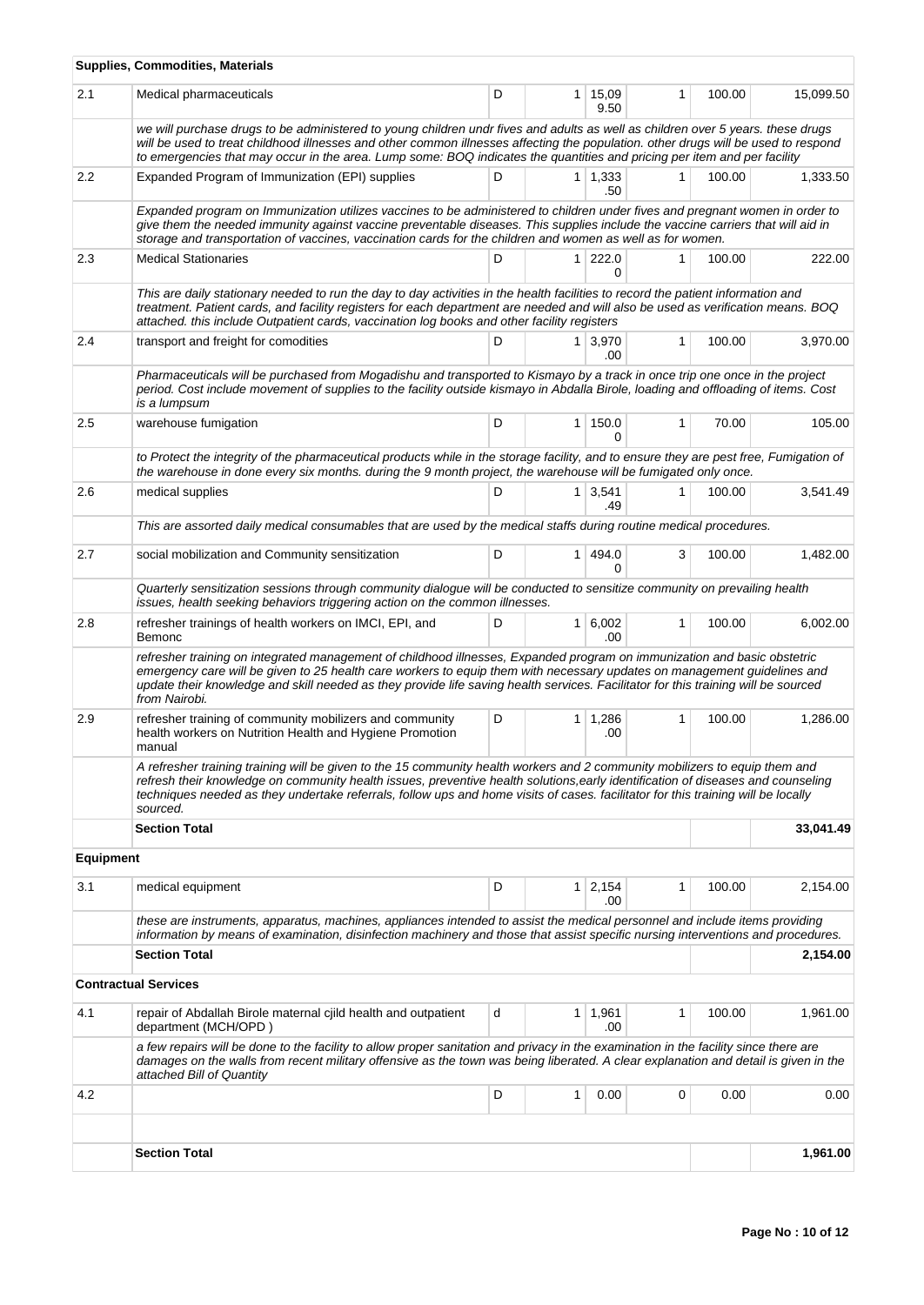| Travel            |                                                                                                                                                                                                                                                                                                                                                                                                                                                                                                                                                                   |   |                |                       |              |        |            |
|-------------------|-------------------------------------------------------------------------------------------------------------------------------------------------------------------------------------------------------------------------------------------------------------------------------------------------------------------------------------------------------------------------------------------------------------------------------------------------------------------------------------------------------------------------------------------------------------------|---|----------------|-----------------------|--------------|--------|------------|
| 5.1               | travel costs for project coordinator and M\$ E officer                                                                                                                                                                                                                                                                                                                                                                                                                                                                                                            | D |                | $1 \mid 4,040$<br>.00 | 1            | 100.00 | 4,040.00   |
|                   | Project Health coordinator will be traveling to the field for project kick off meetings, implementation of the project e.g during<br>training. monitoring of the project will also involve travel of the monitoring, evaluation officer for monitoring and close out<br>meetings. The monitoring officer will travel once each quarter to support field team in the follow up of project implementation<br>process and achievements of the project objectives as well as indicators. travel cost totals to \$4320 and the attached BoQ<br>contains the breakdown. |   |                |                       |              |        |            |
| 5.2               | Travel costs for training facilittator                                                                                                                                                                                                                                                                                                                                                                                                                                                                                                                            | D | 1 <sup>1</sup> | 550.0<br>0            | $\mathbf{1}$ | 100.00 | 550.00     |
|                   | one facilitator sourced from Nairobi will need to travel from Nairobi to the field to conduct the training of health workers in<br>integrated management of childhood illnesses, expanded program of immunization and emergency obstetric care.                                                                                                                                                                                                                                                                                                                   |   |                |                       |              |        |            |
| 5.3               | vehicle hire for project activities                                                                                                                                                                                                                                                                                                                                                                                                                                                                                                                               | D |                | 1 1.800<br>.00        | 9            | 65.00  | 10,530.00  |
|                   | Vehicle will be used for project activities which include emergency referrals, movement of outreach teams and supervision<br>purposes by the project manager                                                                                                                                                                                                                                                                                                                                                                                                      |   |                |                       |              |        |            |
|                   | <b>Section Total</b>                                                                                                                                                                                                                                                                                                                                                                                                                                                                                                                                              |   |                |                       |              |        | 15,120.00  |
|                   | <b>General Operating and Other Direct Costs</b>                                                                                                                                                                                                                                                                                                                                                                                                                                                                                                                   |   |                |                       |              |        |            |
| 7.1               | stationary and office supplies                                                                                                                                                                                                                                                                                                                                                                                                                                                                                                                                    | D | 1 <sup>1</sup> | 450.0<br>0            | 1            | 100.00 | 450.00     |
|                   | during project implementation, initiation/kick off meetings, coordination meetings with other stake holders, review meetings, staff<br>weekly and monthly meetings as well as continuous learning and information exchange for updates will take place in the office<br>and this requires stationary include paper, notebooks, pens and flip charts This also includes stationary for filling and reporting<br>total cost is 457 and is a one off purchase for the project. details can be found in the attached BoQ.                                             |   |                |                       |              |        |            |
| 7.2               | communication                                                                                                                                                                                                                                                                                                                                                                                                                                                                                                                                                     | D | 1 <sup>1</sup> | 280.0<br>0            | 9            | 100.00 | 2,520.00   |
|                   | This is communication costs (phone and internet) for key project staffs during project implementation necessary for urgent<br>referral of patients between facilities, technical consultation between the project teams, communication with other partners as<br>well as community members including organizing for outreach services.<br>internet is also critical for reporting purposes and official communication with the donors and other stake holders.                                                                                                    |   |                |                       |              |        |            |
| 7.3               | utilities                                                                                                                                                                                                                                                                                                                                                                                                                                                                                                                                                         | D | 1 <sup>1</sup> | 600.0<br>0            | 9            | 100.00 | 5,400.00   |
|                   | This includes water for facility running which includes drinking water for patients, water used for cleaning, hand washing and the<br>equipment sterilization. The cost also include electricity for the facility for visibility during procedures and doe operating special<br>equipment.                                                                                                                                                                                                                                                                        |   |                |                       |              |        |            |
| 7.4               | office rental                                                                                                                                                                                                                                                                                                                                                                                                                                                                                                                                                     | D |                | $1 \mid 1,500$<br>.00 | 9            | 65.00  | 8,775.00   |
|                   | This covers cost for office rent for the Kismayo office, the office will support project activities, review meetings and the overall<br>coordination of the project. it will be the project central point of coordination and communication with other partners as well as<br>contact with the community members for accountability.                                                                                                                                                                                                                              |   |                |                       |              |        |            |
|                   | <b>Section Total</b>                                                                                                                                                                                                                                                                                                                                                                                                                                                                                                                                              |   |                |                       |              |        | 17,145.00  |
| <b>SubTotal</b>   |                                                                                                                                                                                                                                                                                                                                                                                                                                                                                                                                                                   |   | 60.00          |                       |              |        | 186,916.49 |
| Direct            |                                                                                                                                                                                                                                                                                                                                                                                                                                                                                                                                                                   |   |                |                       |              |        | 175,846.49 |
| Support           |                                                                                                                                                                                                                                                                                                                                                                                                                                                                                                                                                                   |   |                |                       |              |        | 11,070.00  |
| <b>PSC Cost</b>   |                                                                                                                                                                                                                                                                                                                                                                                                                                                                                                                                                                   |   |                |                       |              |        |            |
| PSC Cost Percent  |                                                                                                                                                                                                                                                                                                                                                                                                                                                                                                                                                                   |   |                |                       |              |        | 7.00       |
| <b>PSC Amount</b> |                                                                                                                                                                                                                                                                                                                                                                                                                                                                                                                                                                   |   |                |                       |              |        | 13,084.15  |
| <b>Total Cost</b> |                                                                                                                                                                                                                                                                                                                                                                                                                                                                                                                                                                   |   |                |                       |              |        | 200,000.64 |